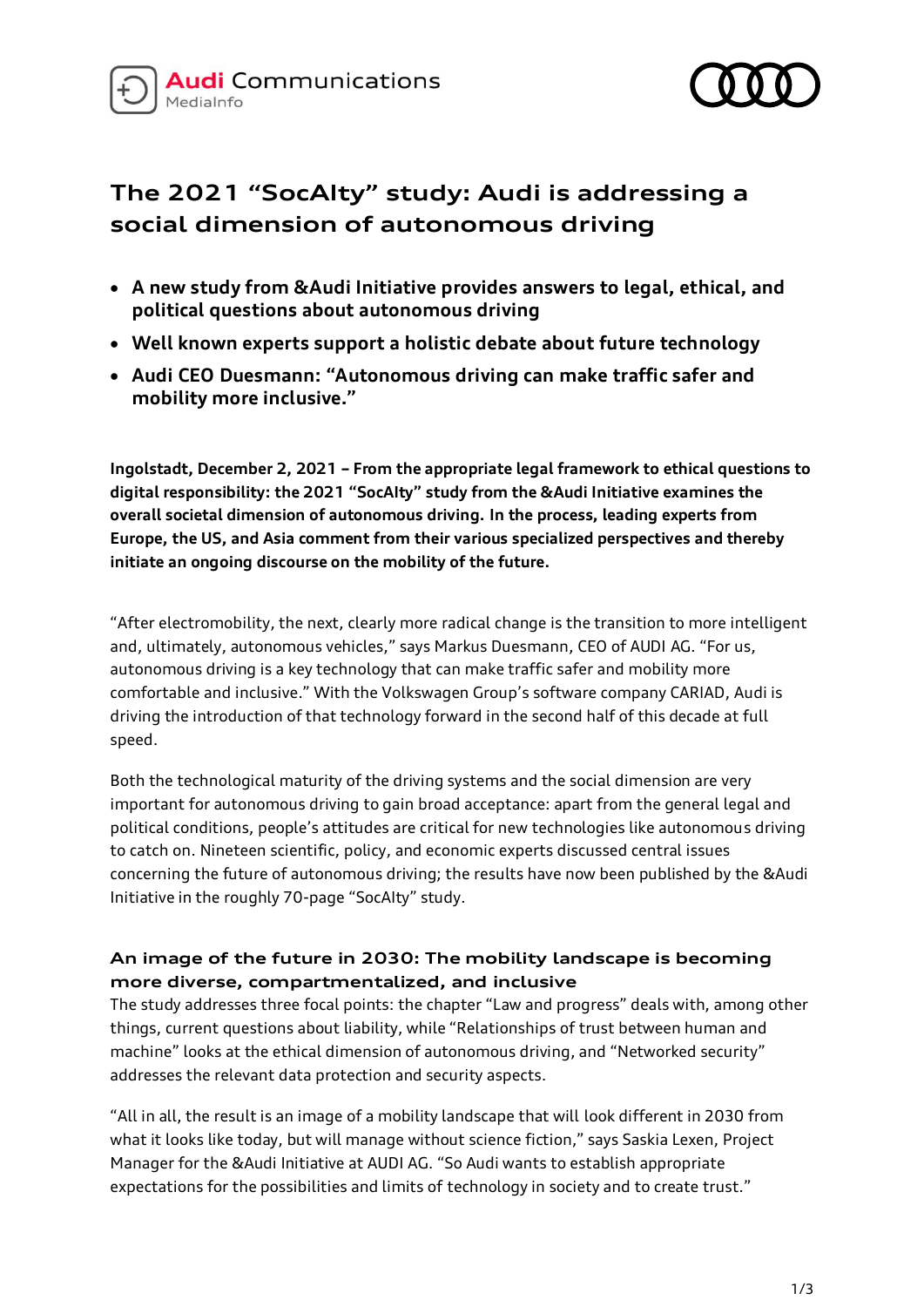



One central insight of the study is that the mobility landscape in 2030 will be more diverse and compartmentalized and will produce more mobility solutions that are suited to their goals. Additionally, diversity of forms of micromobility will increase, particularly in cities. Demand will also increasingly be determined by the person's location. Similar needs increasingly prevail in large cities: places like New York, London, and Shanghai have comparable basic conditions and needs with respect to mobility, flexibility, and customer expectations. Most of the experts see the US as a driving force behind the technology of autonomous driving. Not all new technologies will necessarily be primarily developed there, but they will be put on the road with the help of capital and expertise. "The US often takes on the role of incubator; it breaks new ground early on. In China, on the other hand, new technology is often quickly rolled out and scaled across the board", says Uta Karen Klawitter, Head of General Counsel Legal Services at AUDI AG.

China is seen as a trailblazer in scaling and widespread technology penetration. The reasons for this include a determined expansion of infrastructure and a high degree of social appreciation for new technologies. In the experts' opinion, Germany and Europe will primarily be innovation sites for vehicle technologies and high-volume production, in addition to playing an important role as sales markets in ten years. As a result, European consumer rights and data protection regulations will impact global conditions and product standards for the entire industry.

#### **Acceptance largely depends on personal experience**

In 2030, mobility will be heavily characterized by a new kind of mixed traffic, in which autonomous vehicles will encounter vehicles driven by people. Road users will gradually adapt and will have to learn new rules. The prognosis: for this significant cultural shift, people will need time to establish a good trusting relationship with autonomous driving. "Only the increase we expect to see in comfort, safety and availability will sufficiently justify acceptance and confidence in the new technology", says expert Hiltrud Werner, Member of the Board of Management responsible for Integrity and Legal Affairs, Volkswagen AG.

Apart from the potential for more efficient and therefore also more ecologically sustainable traffic, networked and data-driven mobility concepts can also have an enormous social impact. That includes new services that are oriented to human needs and, ideally, lead to a new form of more inclusive and more social mobility. "It is also about better access to mobility. Because mobility is the key in getting access to jobs, medical care, to clean food and so forth", adds expert Huei Peng, Professor of Mechanical Engineering & Director of Mcity, University of Michigan.

#### **Accident and risk avoidance, not artificial thought experiments**

"Who do we prioritize avoiding? If this is how we keep setting the agenda, we're not going to get very far", points out Christoph Lütge, Director of the Institute for Ethics in Artificial Intelligence at the Technical University of Munich. Contending with dilemmas in accident situations is inevitable for understanding the ethical aspects of autonomous driving. However, the discussion is often emotional and, from the perspective of some experts, ideologized based on safetyrelated and ethical considerations.